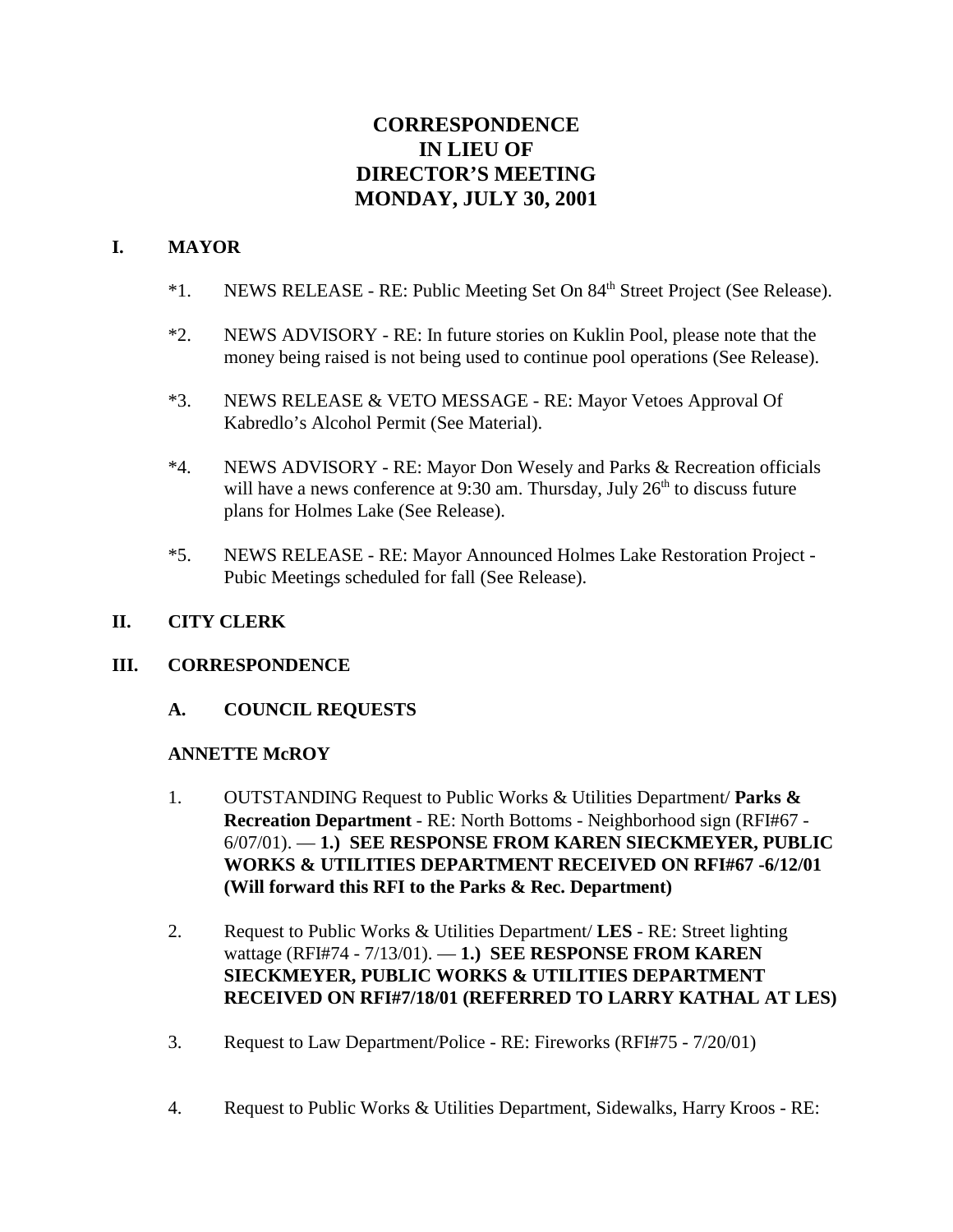Sidewalks (RFI#76 - 7/26/01)

### **COLEEN SENG**

- 1. OUTSTANDING Request to Steve Huggenberger, Law Department RE: Cable increases (RFI#863 - 7/02/01)
- 2. OUTSTANDING Request to **Parks & Recreation Department**/ Public Works & Utilities Department - RE: Visit with Mr. Craig - Dietrich & Murdock Trail conflicts (RFI#865 - 7/02/01). — **1.) SEE RESPONSE FROM JIM VISGER, PUBLIC WORKS & UTILITIES DEPARTMENT RECEIVED ON RFI#865 -7/25/01**
- 3. OUTSTANDING Request to Planning Department, Ed Zimmer RE: An Ordinance to keep the bottle burglars "out of excavation sites when development is taking place (RFI#866 - 7/09/01)
- 4. OUTSTANDING Request to Public Works & Utilities Department RE: Requesting more handicap parking spaces on Havelock Avenue (RFI#868 - 7/18/01). — **1.) SEE RESPONSE FROM AL LEE, PUBLIC WORKS & UTILITIES DEPARTMENT RECEIVED ON RFI#868 - 7/25/01**
- 5. OUTSTANDING Request to Health Department OR Building & Safety Department - RE: Complaint about property at 5035 Knox (RFI#869 - 7/18/01). — **1.) SEE RESPONSE FROM RON MARQUART, HEALTH DEPARTMENT RECEIVED ON RFI#869 - 7/26/01**
- 6. Request to Law Department/Building & Safety Department RE: Fireworks (RFI#870 - 7/23/01)

# **JON CAMP**

- 1. OUTSTANDING Request to Dana Roper, City Attorney RE: Lincoln Fire and Rescue (RFI#60 - 6/21/01)
- 2. OUTSTANDING Request to Fire, Chief Spadt RE: Lincoln Fire and Rescue (RFI#61 - 6/21/01)
- 3. OUTSTANDING Request to Steve Hubka, Budget RE: Occupation tax (RFI#64  $-6/27/01$
- 4. OUTSTANDING Request to Georgia Glass, Personnel Director RE: Lincoln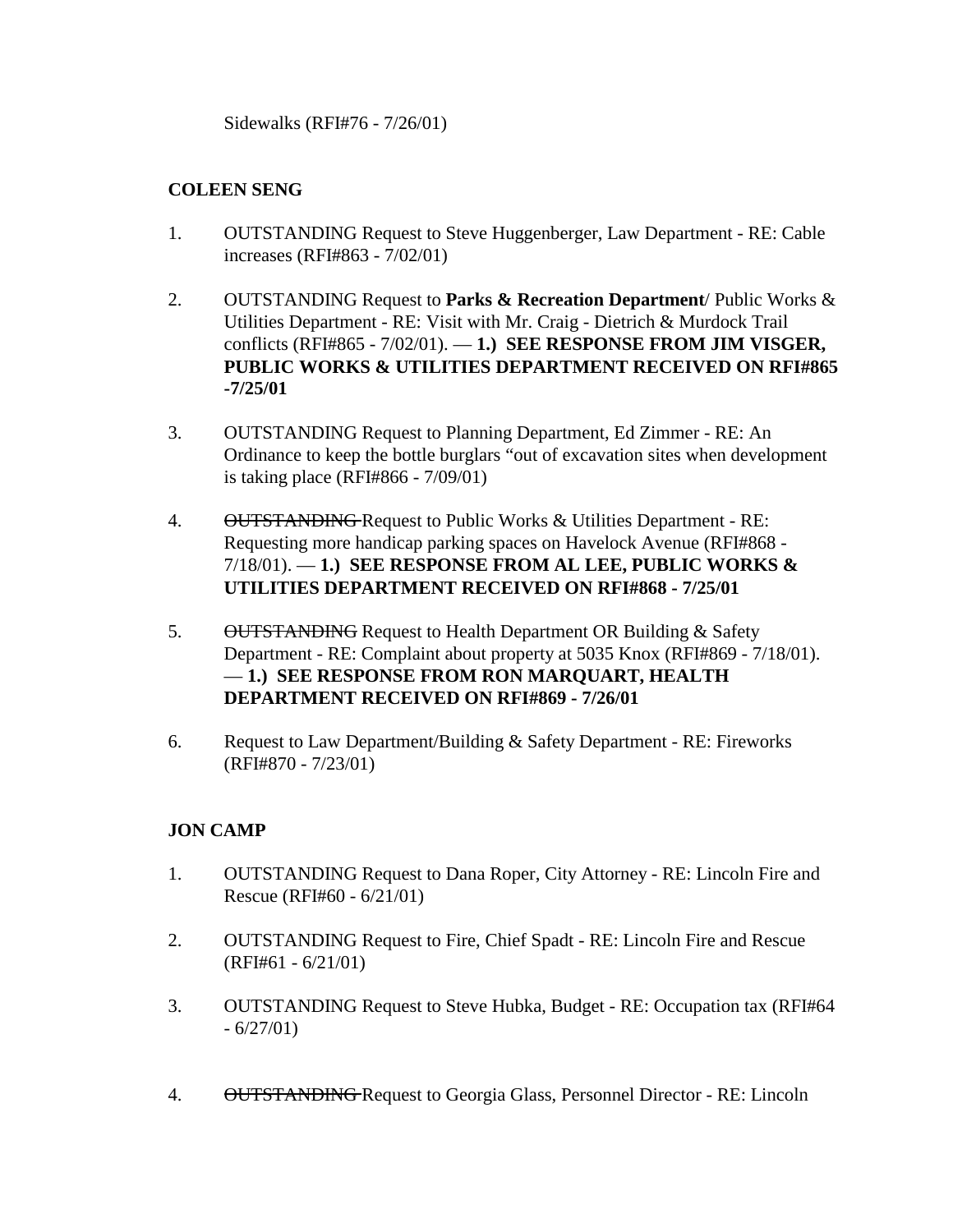Fire and Rescue (RFI#65 - 7/11/01). — **1.) SEE RESPONSE FROM GEORGIA GLASS, PERSONNEL DIRECTOR RECEIVED ON RFI#65 - 7/20/01**

- 5. OUTSTANDING Request to Fire Chief Spadt RE: Lincoln Fire and Rescue Non-Emergency Transport (RFI#66 - 7/11/01)
- 6. Request to Fire Chief Spadt RE: Lincoln Fire Department Attendance at Saltdogs Baseball Game - Tuesday, July 24, 2001 (RFI#67 - 7/25/01)
- 7. Request to Georgia Glass, Personnel Director RE: Lincoln Fire and Rescue Rick Task–employee (RFI#68 - 7/25/01)

# **TERRY WERNER**

- 1. OUTSTANDING Request to **Law Department** /Russell Shultz, Weed Control RE: The City Weed Ordinance (RFI#9 - 6/13/01). **— 1.) SEE RESPONSE FROM RUSS SHULTZ, WEED CONTROL RECEIVED ON RFI#9 - 6/18/01**
- 2. OUTSTANDING Request to Parks & Recreation Department, Forestry RE: About a 100 Year old tree that is going to be removed (RFI#11 - 6/28/01)
- 3. OUTSTANDING Request to Chief Casady, LPD RE: Cigarette butt litter (RFI#12 - 7/23/01). — **1.) SEE RESPONSE FROM RICHARD ANDERSON, POLICE LEGAL ADVISOR, LPD RECEIVED ON RFI#12 - 7/26/01**
- 4. Request to Public Works & Utilities Department RE: A left turn signal at Hwy. 2 & Old Cheney (RFI#13 - 7/23/01)
- 5. Request to Public Works & Utilities Department/Planning Department RE: The Duteau Building at  $19<sup>th</sup>$  - North of "O" Street (RFI#14 -  $7/23/01$ )
- 6. Request to Public Works & Utilities Department RE: Policy on lane markings (RFI#15 - 7/23/01)
- 7. Request to Animal Control RE: Citizen's Complaints that animals were in danger or were being significantly neglected (RFI#16 - 7/23/01)
- 8. Request to Lancaster County Assessor (gave copy to Gwen Thorpe & Norman Agenda) - RE: Website Information (RFI#17 - 7/23/01)

### **JONATHAN COOK**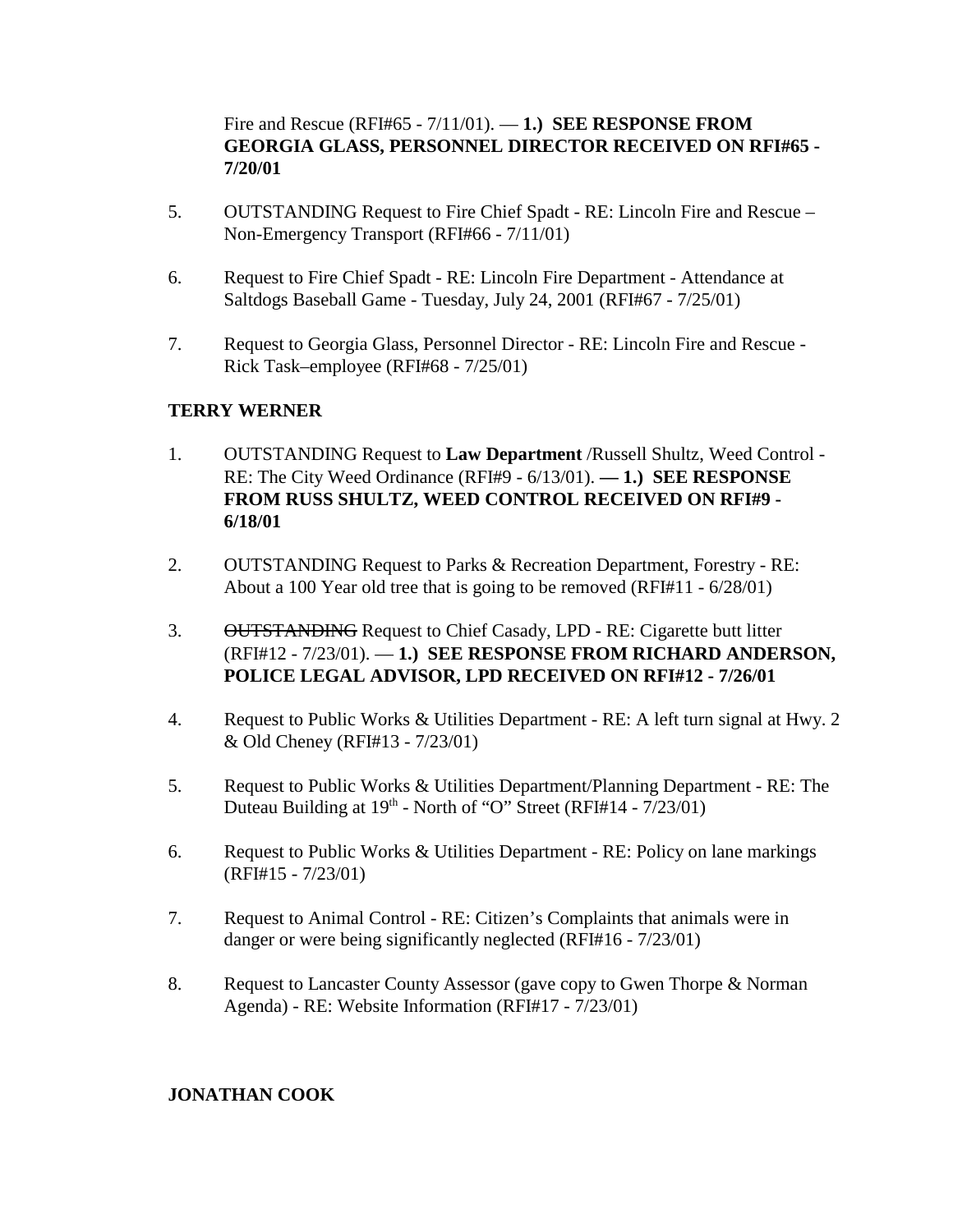- 1. OUTSTANDING Request to Public Works & Utilities Department, Allan Abbott/Mayor's Office - RE: 33rd & Sheridan Roundabout, 33rd St. Project Sheridan to Calvert, Potential 33<sup>rd</sup> St. Project South to Sheridan (RFI#41 -7/02/01)
- 2. OUTSTANDING Request to Public Works & Utilities Department, Scott Opfer -RE: Crosswalk at 33rd & Lake (RFI#48 - 7/13/01). — **1.) SEE RESPONSE FROM SCOTT OPFER, PUBLIC WORKS & UTILITIES DEPARTMENT RECEIVED ON RFI#48 - 7/25/01**
- 3. OUTSTANDING Request to Public Works & Utilities Department RE: Repair of Driveway Between Curb and Sidewalk (RFI#46 - 7/13/01)
- 4. OUTSTANDING Request to Parks & Recreation Department RE: Boulevard Plantings (RFI#45 - 7/13/01)
- 5. OUTSTANDING Request to Parks & Recreation Department RE: American Liberty Elm Trees (RFI#49 - 7/18/01)
- 6. Request to Public Works & Utilities Department RE: Proposed "Round-About" at  $33^{rd}$  & Sheridan (RFI#50 - 7/23/01)
- 7. Request to Fire Department/Public Works & Utilities Department RE: Questions regarding fire hydrants and hoses (RFI#51 - 7/25/01)

### **KEN SVOBODA**

- 1. OUTSTANDING Request to Fire Department, Chief Spadt RE: Lincoln Fire Department Fire Call and financial information (RFI#1 - 6/29/01)**. — 1.) SEE RESPONSE FROM FIRE CHIEF SPADT RECEIVED ON RFI#1 - 7/06/01**
- 2. Request to Mayor's Office, Mark Bowen RE: Washington, DC Lobbyist (RFI#3  $-7/23/01$

### **GLENN FRIENDT**

- 1. OUTSTANDING Request to Georgia Glass, Personnel Director RE: Summary of employee insurance benefits (RFI#4 - 7/13/01)**. — 1.) SEE RESPONSE FROM GEORGIA GLASS, PERSONNEL DIRECTOR RECEIVED ON RFI#4 - 7/24/01**
- 2. OUTSTANDING Request to Public Works & Utilities Department, Dennis Bartels - RE: Connecting property at 2501 S. Coddington to City water & sewer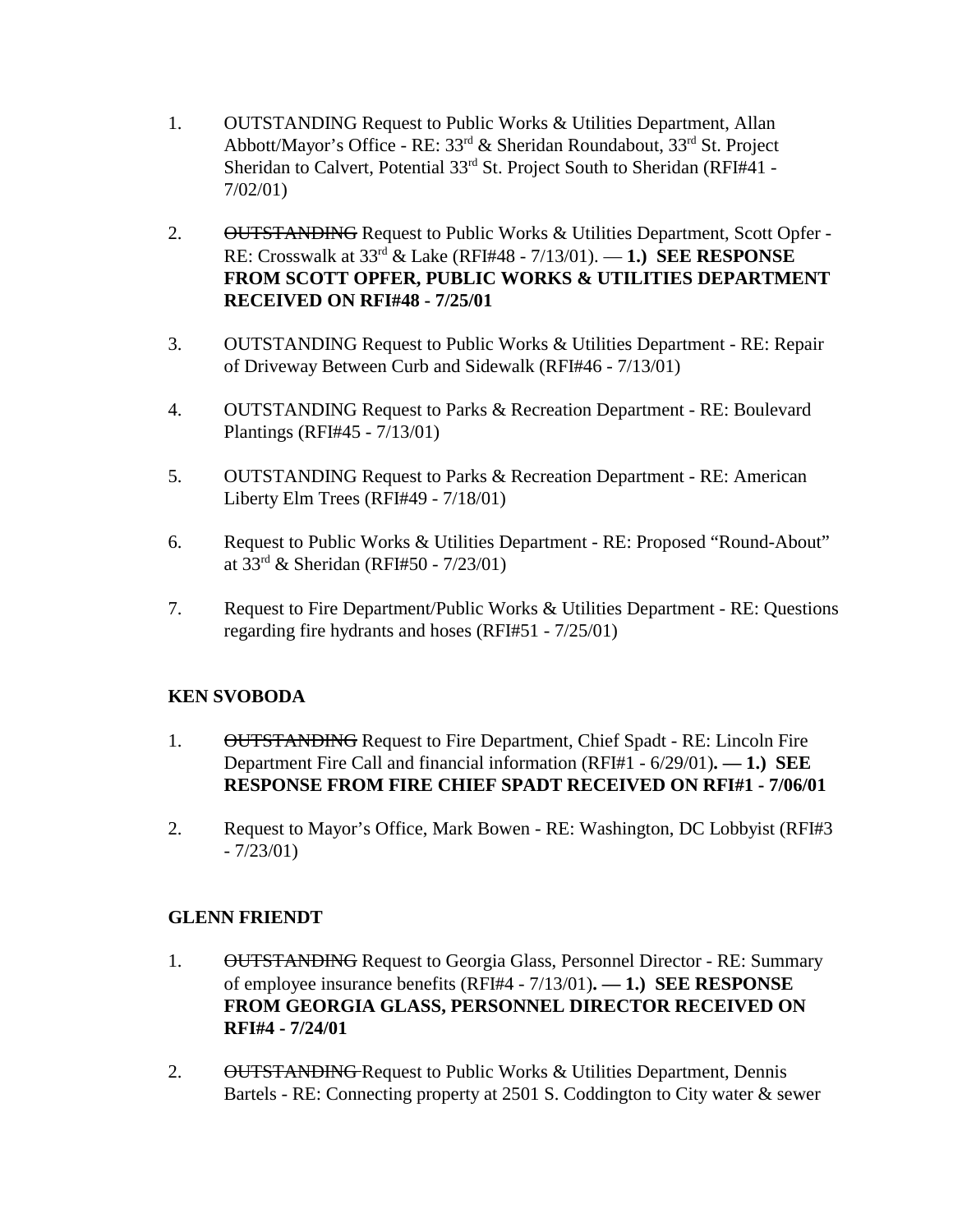(RFI#5 - 7/18/01). — **1. ) SEE RESPONSE FROM DENNIS BARTELS, PUBLIC WORKS & UTILITIES DEPARTMENT RECEIVED ON RFI#5 - 7/26/01**

### **B. DIRECTORS AND DEPARTMENT HEADS**

### **COUNTY COMMISSIONERS**

\*1. Letter from Kerry Eagan, Chief Administrative Officer to Gary E. Lacey, Lancaster County Attorney - RE: Ultimate Fighting (See Letter).

### **FINANCE/CITY TREASURER**

\*1. Material from Don Herz & Melinda Jones - RE: Resolution & Finance Department Treasurer Of Lincoln, Nebraska Investments Purchased Between July 16 And July 20, 2001.

### **HEALTH DEPARTMENT**

\*1. NEWS RELEASE - RE: Meeting Of Business Executives On Worksite Health (See Release).

# **PARKS & RECREATION DEPARTMENT**

\*1. Response Letter from Lynn Johnson to Lela Knox Shanks - RE: Kuklin Pool (See Letter).

# **PLANNING**

\*1. Material from Jean Walker – Meeting Record - Planning Commission Meeting – RE: Special Planning Commission Meeting - Continued Public Hearing on the proposed Comprehensive Plan Amendments for the South and East Beltway Corridors (See Material).

### **PUBLIC WORKS & UTILITIES DEPARTMENT**

- \*1. Response Letter from James R. Visger to Brent Braun RE: The construction on 33<sup>rd</sup> Street in relation to LES poles (See Letter).
- \*2. InterOffice Memo from Nick McElvain RE: Automated Meter Reading Resolution #01R-197 (See Memo).
- \*3. Response Letter from Scott Opfer to George Hunt RE: Adams Street Speed